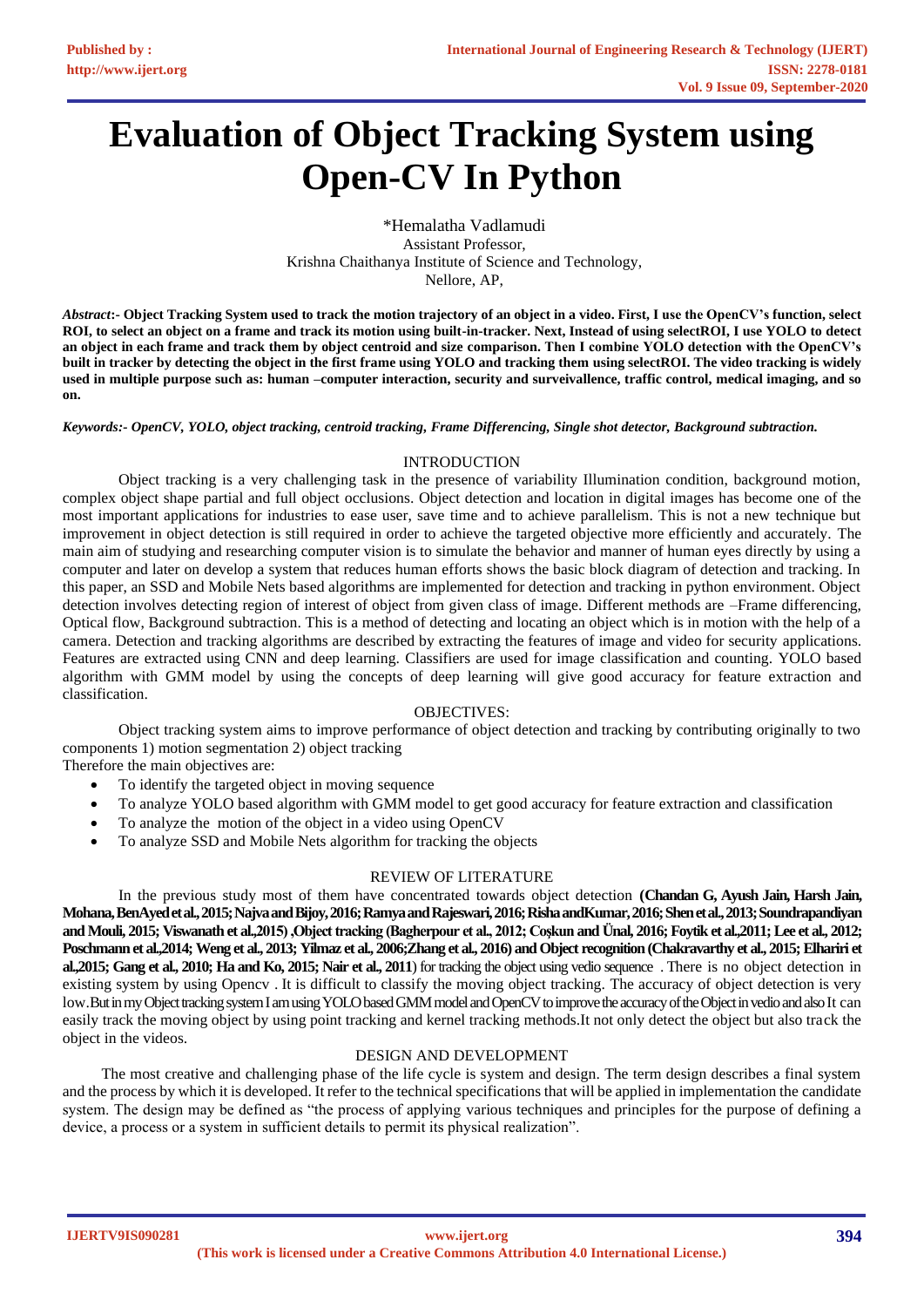### V- MODEL DESIGN

Under V-Model, the corresponding testing phase of the development phase is planned in parallel.



#### USE CASE DIAGRAM:

A use case diagram in the Unified Modeling Language (UML is a kind of behavioral outline positive by and produced using a Use-contextual investigation. Its determination is to surviving a graphical sign of the usefulness giving by a framework regarding performing artists and their points (spoke to as use cases), and any conditions between those utilization cases. The key reason for an utilization case outline is to show what framework capacities are performed for which on-screen character. Parts of the on-screen characters in the framework can be delineated.

## SEQUENCE DIAGRAM:



A sequence diagram in Unified Modeling Language (UML) is a kind of interaction diagram that shows how processes operate with one another and in what order. It is a construct of a Message Sequence Chart. Sequence diagrams are sometimes called event diagrams, event scenarios, and timing diagrams.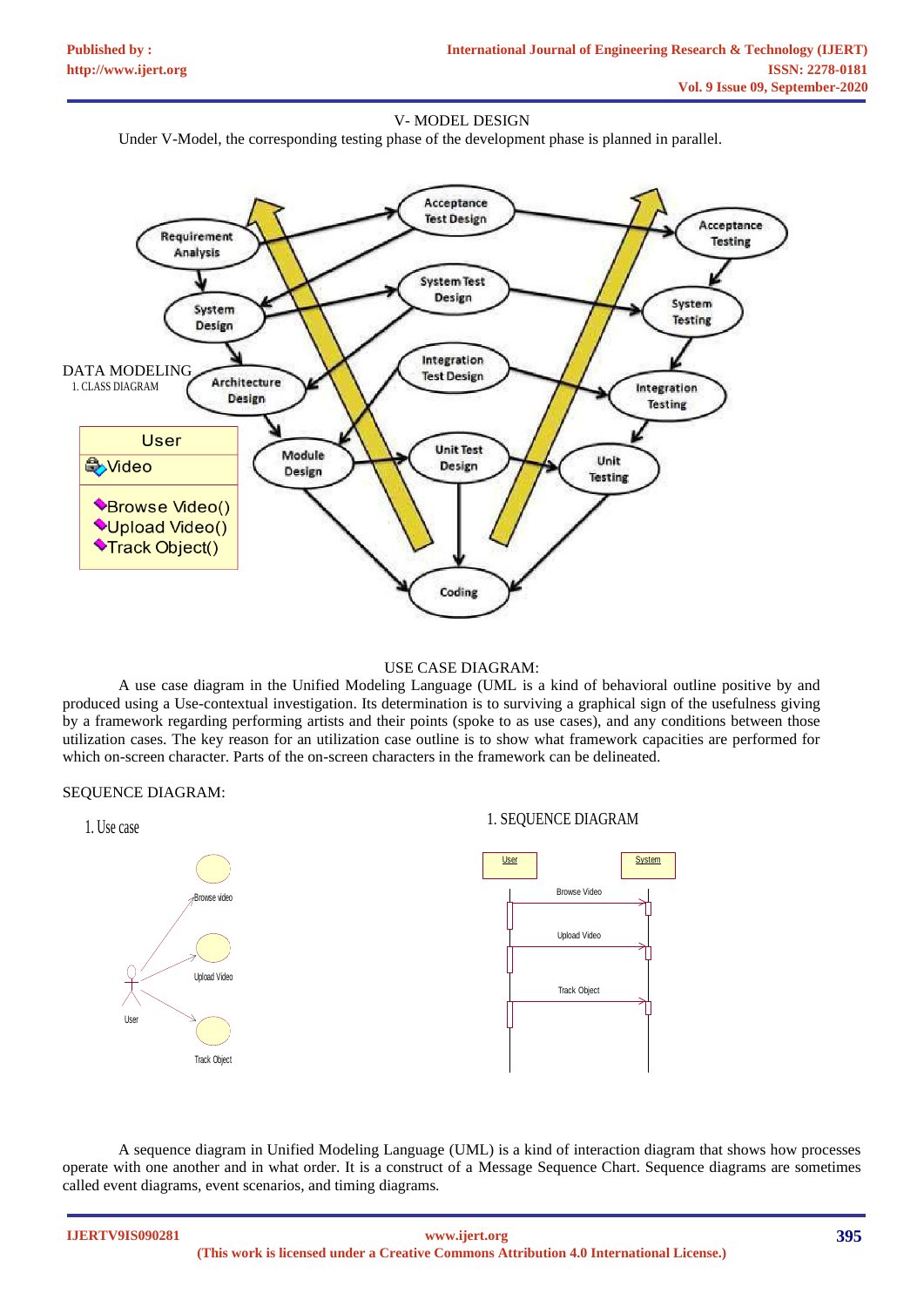#### MODULES

Implementation is the stage of the project when the theoretical design is turned out into a working system. Thus it can be considered to be the most critical stage in achieving a successful new system and in giving the user, confidence that the new system will work and be effective.

The implementation stage involves careful planning, investigation of the existing system and it's constraints on implementation, designing of methods to achieve changeover and evaluation of changeover methods.

- Browse System Videos:
- Start Webcam Video Tracking:

#### MODULE DESCRIPTION:

Browse System Videos:

Using this module application allow user to upload any video from his system and application will connect to that video and start playing it, while playing if application detect any object then it will mark that object with bounding boxes, while playing video if user wants to stop tracking then he need to press 'q' key from keyboard to stop video playing. Start Webcam Video Tracking:

Using this module application connect itself with inbuilt system webcam and start video streaming, while streaming if application detect any object then it will surround that object with bounding boxes, while playing press 'q' to stop web cam streaming.

## TESTING AND VALIDATION

The goal of testing is to acquire errors. Testing is that the technique of trying to get each possible error or weakness in an extremely work product. It provides the way to observe the practicality of parts, sub-assemblies, assemblies and or a finished product it is the technique of effort code with the concentrating of guaranteeing that the software meets its requirements and user hopes and does not fail in an undesirable manner. There are numerous sorts of check. Every check sort reports a designated testing demand.

Testing objectives:

The key objective of testing is to determine a mass of errors, systematically and with minimum effort and time. Stating formally, we can say, testing is a process of executing a program with resolved of discover an error.

- A successful test is one that determines an as however undiscovered error.
- A good test case is one that has possibility of discover an error, if it exists.
- The test is insufficient to detect possibly present errors.
- The software more or less approves to the quality and unswerving standards.

#### Acceptance Testing

User Acceptance Testing is a serious phase of any project and needs important contribution by the end user. It also guarantees that the system encounters the functional requirements.

| Test case id            | <b>Test case description</b>                                               | <b>Actual value</b>                            | <b>Entered value</b>                               | <b>Status</b> |
|-------------------------|----------------------------------------------------------------------------|------------------------------------------------|----------------------------------------------------|---------------|
| $\mathbf{1}$            | Register user details in registration<br>page                              | Fill all the fields while<br>registering user  | All the fields are filled                          | Pass          |
| $\mathbf{2}$            | Give user name in text box                                                 | User name must be given in<br>alphabets        | User name given in alphabets<br>and numeric values | Fail          |
| 3                       | Password to be entered in password<br>box                                  | Password must be given<br>correctly            | Password is entered wrongly                        | Fail          |
| $\overline{\mathbf{4}}$ | Phone number must be entered in<br>phone number box during<br>registration | Phone number must be given<br>in 10 digits     | Phone number given in 10<br>digits                 | Pass          |
| 5                       | Validating the functionality of<br><b>Browse button</b>                    | System should select the<br>corresponding file | selected the file what we<br>expected              | Pass          |

Testcase Template

Test Results: All the test cases stated above passed effectively. No defects met.

**IJERTV9IS090281**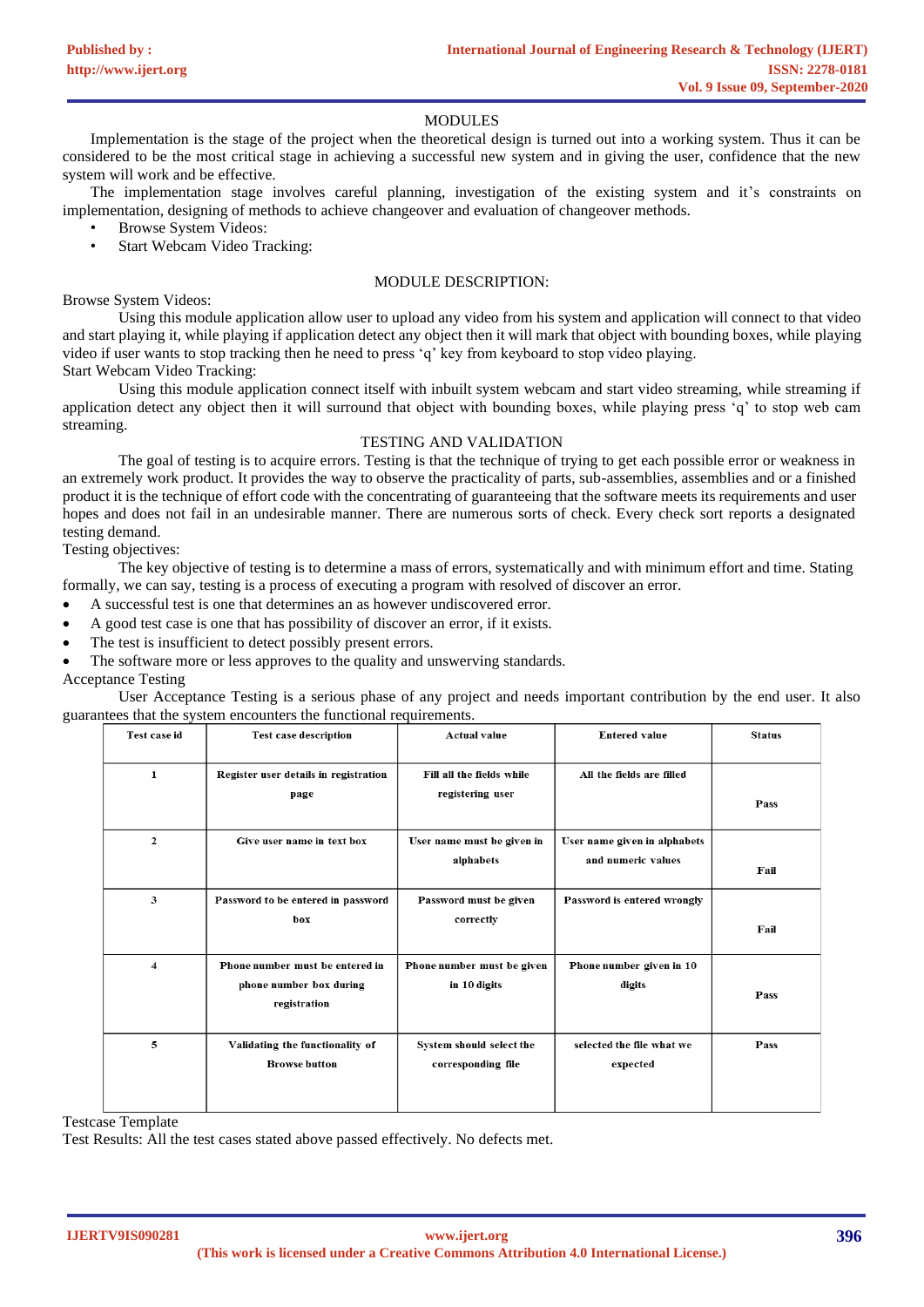| <b>OUTPUT SCREENS</b>                                                                                                                                                                                                                                               |                                                                                                                                                                                                        |  |  |  |  |
|---------------------------------------------------------------------------------------------------------------------------------------------------------------------------------------------------------------------------------------------------------------------|--------------------------------------------------------------------------------------------------------------------------------------------------------------------------------------------------------|--|--|--|--|
| $-0$ X<br>$\rlap{/}{\rlap{/\hskip-2pt /}}$ Object Tracking Using Python                                                                                                                                                                                             | Chiect Tracking Using Python<br>đ                                                                                                                                                                      |  |  |  |  |
| Object Tracking Using Python                                                                                                                                                                                                                                        | <b>Object Tracking Using Python</b>                                                                                                                                                                    |  |  |  |  |
| <b>Browse System Videos</b>                                                                                                                                                                                                                                         | <b>Browse System Videos</b>                                                                                                                                                                            |  |  |  |  |
| Start Webcam Video Tracking Exit                                                                                                                                                                                                                                    | Start Webcam Video Tracking Exit<br>$\sqrt{0}$ pen<br>X                                                                                                                                                |  |  |  |  |
|                                                                                                                                                                                                                                                                     | $v$ $\delta$ Seathvideos<br>$\rho$<br>$E \cdot 10$<br>Organize * Newfolder                                                                                                                             |  |  |  |  |
|                                                                                                                                                                                                                                                                     | <b>A</b> Quick access<br><b>Desictop</b><br>$\n  Domicats\n $<br>The KITTI Vision<br>video1<br>video?<br>ideó<br>Berchmark Suite<br><b>B</b> Documents #                                               |  |  |  |  |
|                                                                                                                                                                                                                                                                     | $\mathbb{E}$ Pictures<br>FOGGateway<br><b>QOSAnare</b>                                                                                                                                                 |  |  |  |  |
|                                                                                                                                                                                                                                                                     | Smulation<br>$\sqrt{v}$ videos<br><b>6</b> OneDrive                                                                                                                                                    |  |  |  |  |
|                                                                                                                                                                                                                                                                     | $\underline{\square}$ This PC.                                                                                                                                                                         |  |  |  |  |
|                                                                                                                                                                                                                                                                     | Fienane video5<br>Open Cancel                                                                                                                                                                          |  |  |  |  |
|                                                                                                                                                                                                                                                                     |                                                                                                                                                                                                        |  |  |  |  |
| $g^0 \ \wedge \, \oplus \, g \, \oplus \, \underset{B\text{-}\mathrm{H}\text{-}\mathrm{d}\mathrm{H}\text{-}\mathrm{d}}{\mathrm{d} s \, g} \ \ \P^0_0$<br>$\boxplus$ $\bigcirc$ Type here to search<br><b>JO 8 N A Q</b><br>N<br><b>Object Tracking Using Python</b> | $g^0 \ \wedge \, \text{in} \ \# \, 4 \times \, \frac{0420}{25 \cdot 11 \cdot 2019}$<br>$\overline{+}$ $\overline{0}$ Type here to search<br>106H<br>ā<br>Ñ<br>÷<br><b>Object Tracking Using Python</b> |  |  |  |  |
| Frame<br>$\Box$<br>$\times$<br><b>Object T</b>                                                                                                                                                                                                                      | Frame<br>$\Box$<br>$\times$<br><b>Object Tra</b>                                                                                                                                                       |  |  |  |  |
|                                                                                                                                                                                                                                                                     | Panchu Gopal Manna                                                                                                                                                                                     |  |  |  |  |
| School students have problems too.                                                                                                                                                                                                                                  | student                                                                                                                                                                                                |  |  |  |  |
|                                                                                                                                                                                                                                                                     |                                                                                                                                                                                                        |  |  |  |  |
|                                                                                                                                                                                                                                                                     |                                                                                                                                                                                                        |  |  |  |  |
|                                                                                                                                                                                                                                                                     |                                                                                                                                                                                                        |  |  |  |  |
|                                                                                                                                                                                                                                                                     |                                                                                                                                                                                                        |  |  |  |  |
| $\frac{1}{2}$<br>Ŧ<br>$\mathbb Q$<br>O Type here to search<br>$\Box$<br>e<br>Ĩ.                                                                                                                                                                                     | <b>II</b><br>$\blacktriangle$<br>$\pm$<br>$rac{1}{2}$<br>O Type here to search<br>$\cup$<br>$\Box$<br>e<br>Îп.                                                                                         |  |  |  |  |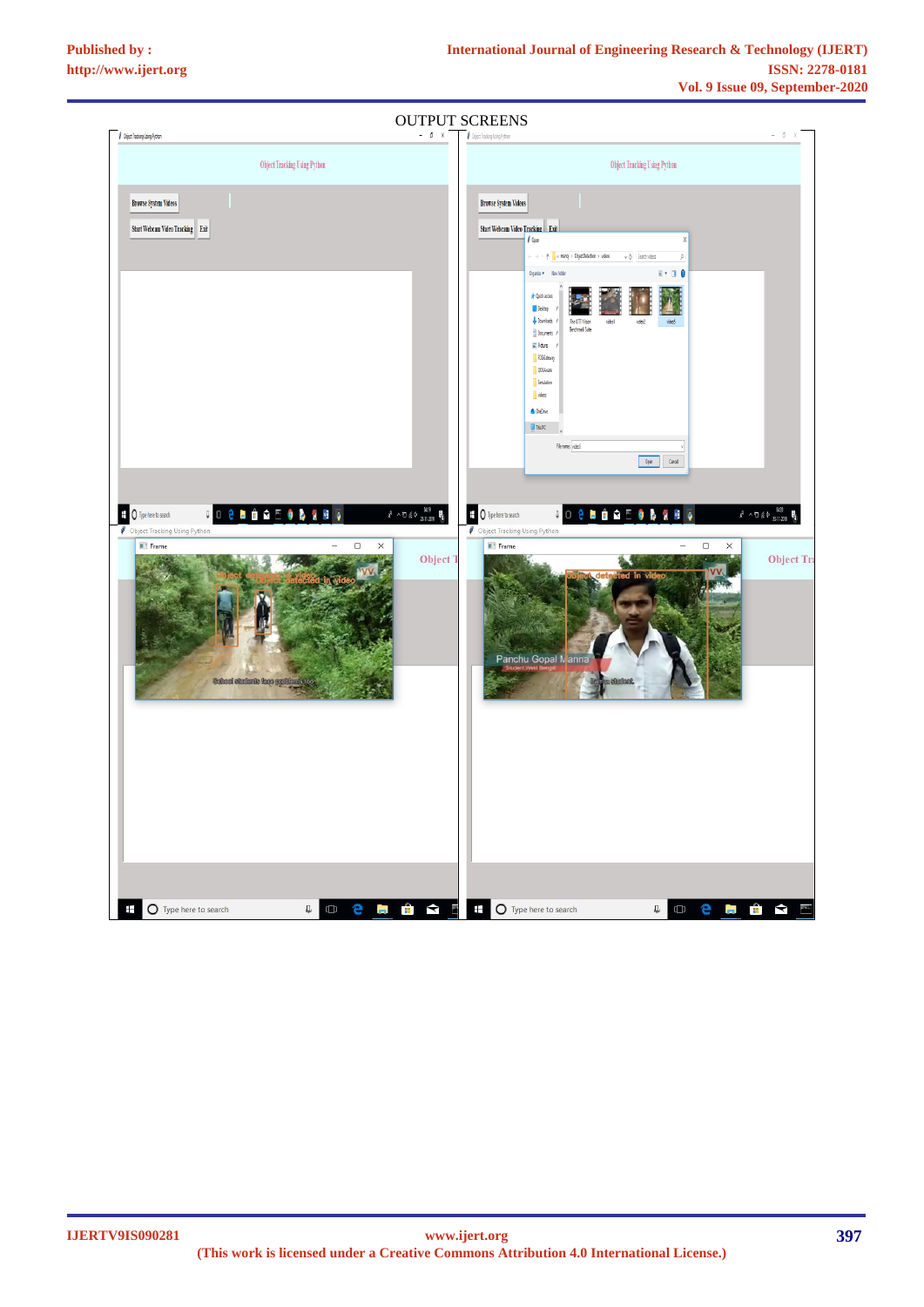

#### **CONCLUSION**

An accurate and efficient object detection system has been developed which achieves comparable metrics with the existing state-of-the-art system. This project uses recent techniques in the field of computer vision and deep learning.

#### SCOPE FOR FUTURE ENHANCEMET

Although the visual tracking algorithm proposed here is robust in many of the conditions, it can be made more robust by eliminating some of the limitations as listed below:

In the Single Visual tracking, the size of the template remains fixed for tracking. If the size of the object reduces with the time, the background becomes more dominant than the object being tracked. In this case the object may not be tracked.

Fully occluded object cannot be tracked and considered as a new object in the next frame.

To make the system fully automatic and also to overcome the above limitations, in future, multi- view tracking can be implemented using multiple cameras. Multi view tracking has the obvious advantage over single view tracking because of wide coverage range with different viewing angles for the objects to be tracked.

## BIBLIOGRAPHY & REFERENCES

#### **REFERENCES**

- [1] Wei Liu and Alexander C. Berg, "SSD: Single Shot MultiBox Detector", Google Inc., Dec 2016.
- [2] Andrew G. Howard, and Hartwig Adam, "MobileNets: Efficient Convolutional Neural Networks for Mobile Vision Applications", Google Inc., 17 Apr 2017.
- [3] Justin Lai, Sydney Maples, "Ammunition Detection: Developing a Real-Time Gun Detection Classifier", Stanford University, Feb 2017
- [4] ShreyamshKamate, "UAV: Application of Object Detection and Tracking Techniques for Unmanned Aerial Vehicles", Texas A&M University, 2015.
- [5] Adrian Rosebrock, "Object detection with deep learning and OpenCV", pyimagesearch.

**IJERTV9IS090281**